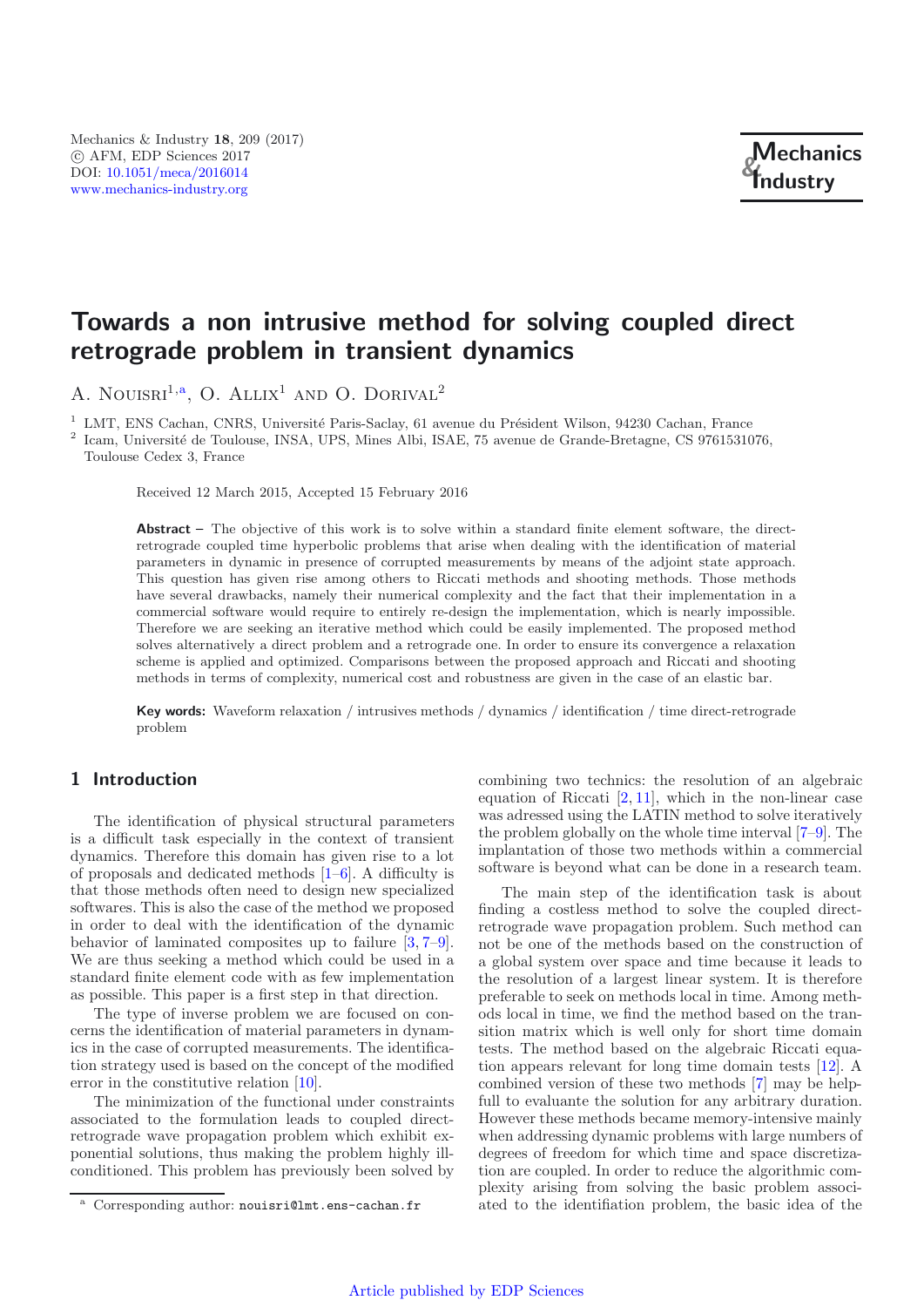A. Nouisri et al.: Mechanics & Industry **18**, 209 (2017)

## **Nomenclature**

| $E_{\rm ref}$        | The reference Young's modulus                                                 |  |  |  |  |
|----------------------|-------------------------------------------------------------------------------|--|--|--|--|
| E                    | Young's modulus                                                               |  |  |  |  |
| $\nu_{\mathrm{ref}}$ | The reference Poisson's ratio                                                 |  |  |  |  |
| $\rho_{ref}$         | The reference density                                                         |  |  |  |  |
| L                    | Length of the bar                                                             |  |  |  |  |
| S                    | Cross-section area of the bar                                                 |  |  |  |  |
| $F_{\rm ext}$        | External load                                                                 |  |  |  |  |
| $\boldsymbol{x}$     | x-axle direction                                                              |  |  |  |  |
| ŧ                    | Time                                                                          |  |  |  |  |
| T                    | Observation time                                                              |  |  |  |  |
| $\boldsymbol{u}$     | Displacement field                                                            |  |  |  |  |
| $u_0$                | Displacement initial condition                                                |  |  |  |  |
| $u_d$                | Boundary displacement field                                                   |  |  |  |  |
| $\tilde{u}_d$        | Measured displacement                                                         |  |  |  |  |
| $\dot{u}$            | Velocity field                                                                |  |  |  |  |
| $v_0$                | Velocity initial condition                                                    |  |  |  |  |
| $\sigma$             | <b>Stress</b>                                                                 |  |  |  |  |
| $\varepsilon$        | Strain                                                                        |  |  |  |  |
| $\tilde{f}_d$        | Measured force                                                                |  |  |  |  |
| $f_d$                | Boundary force field                                                          |  |  |  |  |
| $\boldsymbol{u}^*$   | Lagrange's mutliplier associated to the model error                           |  |  |  |  |
| $\lambda$            | Lagrange's mutliplier for relaxation of the displacements boundary conditions |  |  |  |  |
| $\mu$                | Lagrange's mutliplier for relaxation of the loads boundary conditions         |  |  |  |  |
| $\boldsymbol{n}$     | Normal vector                                                                 |  |  |  |  |
| $-,x$                | First derivative with respect to $x$                                          |  |  |  |  |
| $^{-}$ ,xx           | Second derivative with respect to $x$                                         |  |  |  |  |
| $\alpha$             | Weighting coefficient associated to measured forces                           |  |  |  |  |
| $\beta$              | Weighting coefficient associated to measured displacements                    |  |  |  |  |
| U                    | Nodal displacement field                                                      |  |  |  |  |
| $U^*$                | Nodal Lagrange's field                                                        |  |  |  |  |
| U                    | Nodal displacement field                                                      |  |  |  |  |
| $U^*$                | Nodal Lagrange's field                                                        |  |  |  |  |
| K                    | Stiffness matrix                                                              |  |  |  |  |
| Κ                    | Mass matrix                                                                   |  |  |  |  |

proposed method is to solve alternatively, starting from an initial guess, a sequence of direct and retrograde differential equations using a time integration scheme (e.g. a Newmark scheme). However, due to the presence of direct and retrograde exponentially increasing functions of time, such method diverges. A waveform relaxation is needed to improve the convergence by mitigating the resonance phenomenon, which is due to the similarity of the eigenvalues of the two coupled equations, especially for wide time range. A numerical example shows the feasibility of the method and comparisons with Riccati and shooting methods are given.

# **2 Description of the problem**

## **2.1 The reference model**

In this paper we have restricted the application of the method to a homogeneous isotropic linear elastodynamic structure whose characteristics (Young's modulus  $E_{\text{ref}}$ , Poisson's ratio  $\nu_{ref}$  and density  $\rho_{ref}$  are known. However the method can be applied to more complicated cases. Nevertheless this simplified development of the strategy based on the concept of the modified error in the constitutive relation in presence of corrupted measurements in transient dynamics [\[10\]](#page-7-5) here allows to test the capabilities of the method. Moreover, work to extend the method to the nonlinear case is in progress. The reference model consists in an elastic bar of length L and cross-section area  $S$  (see Fig. [1\)](#page-2-0) that satisfies the following boundary conditions:

- on the border  $x = 0$ , the structure is embedded;
- $-$  on the border  $x = L$ , a half-sine chap load  $F_{\text{ext}}(t)_{t\in[0, T]}$  is applied.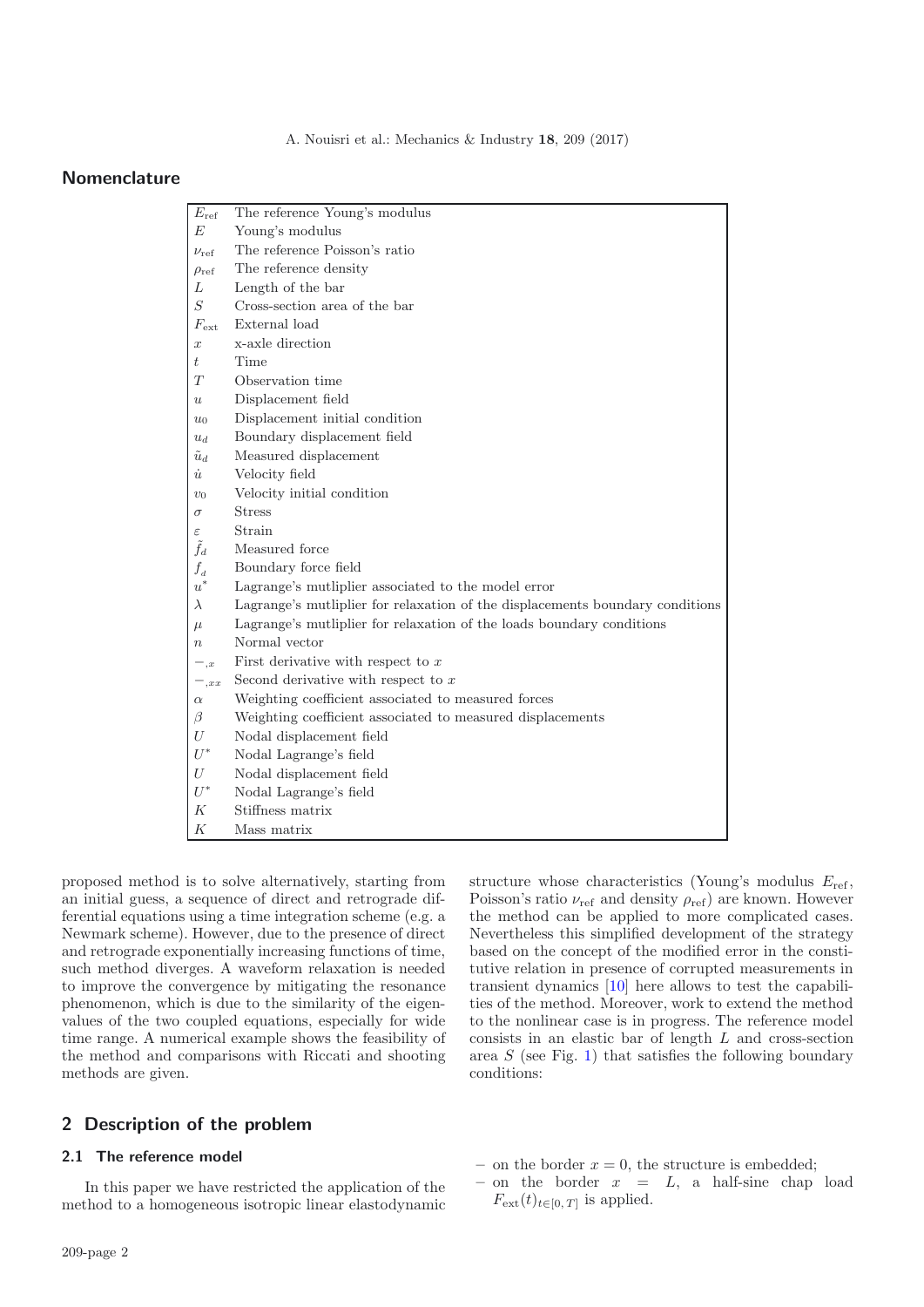<span id="page-2-0"></span>A. Nouisri et al.: Mechanics & Industry **18**, 209 (2017)

<span id="page-2-1"></span>

**Fig. 1.** The reference problem.

### <span id="page-2-3"></span><span id="page-2-2"></span>**2.2 Experimental data**

Direct calculation is obtained by means of an implicit  $\theta$ -method; experimental displacement u and experimental load  $\sigma$  are then obtained by solving the following problem:

**–** equilibrium Equation [\(1\)](#page-2-1):

<span id="page-2-4"></span>
$$
\rho_{\text{ref}} \frac{\partial^2 u}{\partial t^2}(x, t) - \frac{\partial \sigma}{\partial x}(x, t) = 0 \tag{1}
$$

**–** constitutive relation [\(2\)](#page-2-2):

$$
\sigma(x,t) = E_{\text{ref}} \frac{\partial u}{\partial x}(x,t) \tag{2}
$$

**–** initial conditions [\(3\)](#page-2-3):

$$
\begin{cases}\n u(x,0) = u_0 \\
 \frac{\partial u}{\partial x}(x,0) = v_0\n\end{cases}
$$
\n(3)

**–** boundary conditions [\(4\)](#page-2-4):

$$
\begin{cases} u(0,t) = 0\\ S\sigma(L,t) = F_{\text{ext}}(t) \end{cases} \tag{4}
$$

The resolution of the direct problem provides the boundary conditions in displacements and forces on the given finite-time interval  $[0, T]$ . Perturbations such as white noise are then added in order to simulate real measures:

- measured displacements:  $\tilde{u}_d$  at  $x = 0$  and  $x = L$ ;
- measured forces:  $\tilde{f}_d$  at  $x = 0$  and  $x = L$ .

It's important to note that getting experimental measurements of the force in the clamped section is considered a difficult task. The access to such location needs the installation of a sensor between the structure and the frame and that's going to change the kind of the mechanical link. In this case, the measured data will no longer representative of a real embedment. Otherwise an automated photoelastic equipment can be used to determine the stress distribution in a material until embeded area.

#### **3 The inverse problem**

#### **3.1 Formulation of the inverse problem**

Our aim is to find the suitable space-time fields  $u$  and  $\sigma$  depending on the Young's modulus E that at the same <span id="page-2-5"></span>time satisfies the constitutive relation and minimizes the distance to experimental datas  $\tilde{u}_d$  and  $\tilde{f}_d$ . The question is about finding a compromise between these equations considered as uncertain under the constraints of reliable ones (e.g. equilibrium and time initial conditions). The inverse problem associated to the identification strategy based on the modified error in the constitutive relation [\[10](#page-7-5),[13\]](#page-7-9) can then be written as follows:

<span id="page-2-6"></span>Find the fields  $u, \sigma, u_d, f_d$  minimizing [\(5\)](#page-2-5):

$$
J(u, \sigma, u_d, f_d) = \int_0^T \left\{ \frac{1}{2} \int_0^L E^{-1} (\sigma - E \varepsilon)^2 dx + \frac{\alpha}{2} \left| \left( f_d - \tilde{f}_d \right)^2 \right|_0^L + \frac{\beta}{2} \left| (u_d - \tilde{u}_d)^2 \right|_0^L \right\} dt \quad (5)
$$

Under the constraints  $(6)$ :

<span id="page-2-7"></span>
$$
\begin{cases}\n-\rho_{ref}\ddot{u} + div(\sigma) = 0\\ \nu(x, 0) = u_0\\ \dot{u}(x, 0) = v_0\n\end{cases}
$$
\n(6)

### **3.2 Adjoint problem and derivation**

The inverse problem involves the minimization of the cost function [\(5\)](#page-2-5) under constraints [\(6\)](#page-2-6). The searched fields would be the ones for which the saddle point of the Lagrangian [\(7\)](#page-2-7) is reached:

$$
L_E(u, \sigma, u_d, f_d, u^*, \lambda, \mu) = J_E(u, \sigma, u_d, f_d)
$$

$$
- \int_0^T \left\{ \int_0^L (\rho_{\text{ref}} \ddot{u} - div(\sigma)) u^* dx \right\} dt
$$

$$
- \int_0^T |(u - u_d) \lambda|_0^L dt - \int_0^T |(\sigma \cdot n - f_d) \mu|_0^L dt \quad (7)
$$

- **–** u<sup>∗</sup> is the Lagrange's mutliplier associated to the model error;
- $\lambda$  is the Lagrange's mutliplier for relaxation of the displacements boundary conditions;
- $-\mu$  is the Lagrange's mutliplier for relaxation of the loads boundary conditions.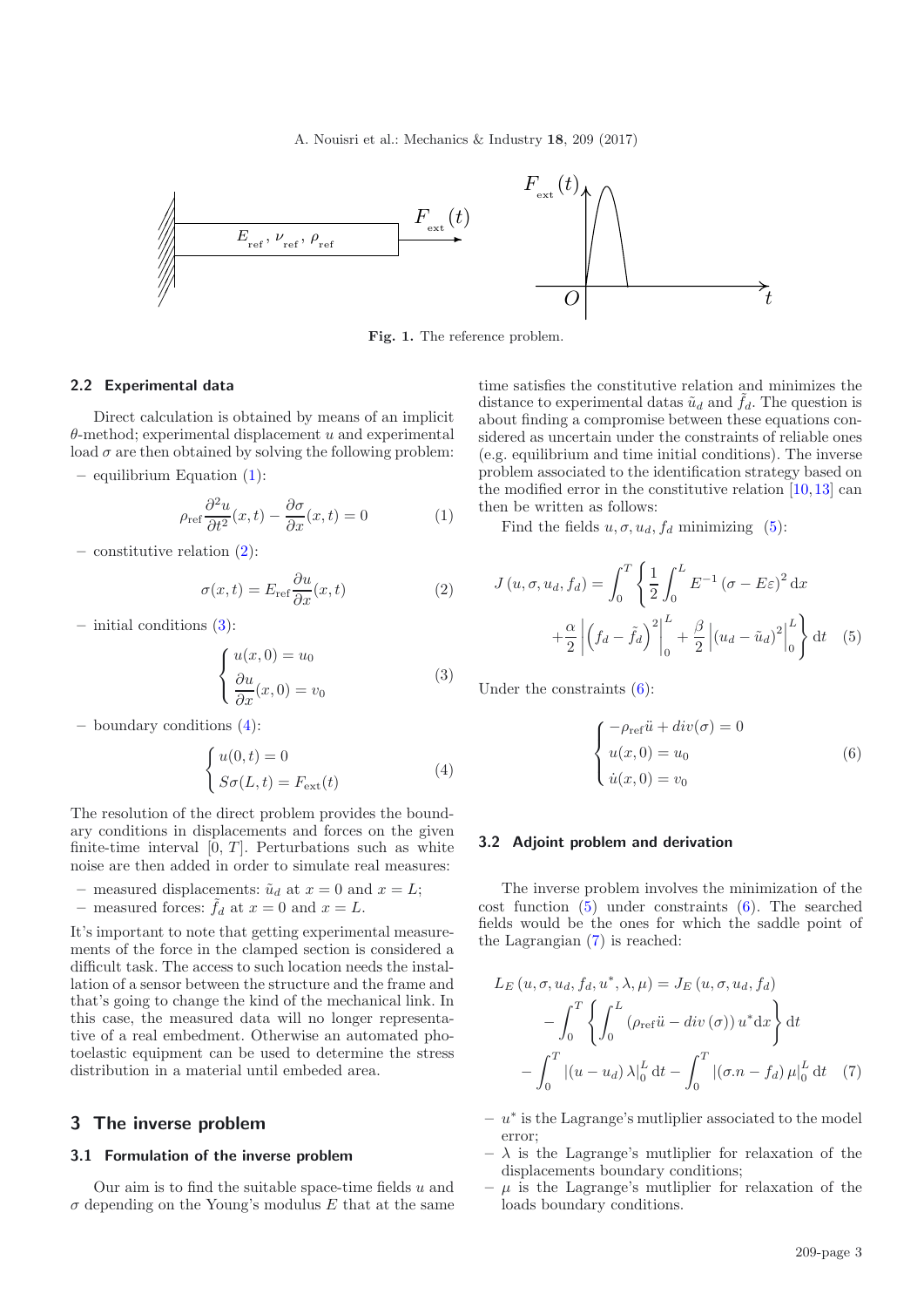<span id="page-3-1"></span><span id="page-3-0"></span>This leads to the system [\(8\)](#page-3-0) which is given in the strong form over  $[0, L[$  by:

<span id="page-3-2"></span>
$$
\begin{cases}\n\sigma(x,t) = E. (u_{,x}(x,t) + u_{,x}^*(x,t)) \\
\rho_{ref} \ddot{u}(x,t) - E.u_{,xx}(x,t) - E.u_{,xx}^*(x,t) = 0 \\
\rho_{ref} \ddot{u}^*(x,t) - E.u^*(x,t)_{,xx}(x,t) = 0\n\end{cases}
$$
\n(8)

The solution must satisfy the time initial and final conditions  $(9)$ :

<span id="page-3-3"></span>
$$
\begin{cases} u(x,0) = u_0, \, \dot{u}(x,0) = \dot{u}_0 \\ u^*(x,T) = 0, \, \dot{u}^*(x,T) = 0 \end{cases} \tag{9}
$$

and the space boundary conditions [\(10\)](#page-3-2):

<span id="page-3-4"></span>
$$
\begin{cases}\nE(u_{,x}(0,t) + u_{,x}^*(0,t)) = \frac{1}{\beta} u^*(0,t) + \tilde{f}_d^0(t) \\
E(u_{,x}(L,t) + u_{,x}^*(L,t)) = \frac{-1}{\beta} u^*(L,t) + \tilde{f}_d^L(t) \\
Eu_{,x}^*(0,t) = -\alpha (u(0,t) - \tilde{u}_d^0(t)) \\
Eu_{,x}^*(L,t) = \alpha (u(L,t) - \tilde{u}_d^L(t))\n\end{cases}
$$
\n(10)

The system [\(8\)](#page-3-0) is then projected into a classical finite element space. This leads to the differential equations [\(11\)](#page-3-3) in which the searched direct and retrograde fields are respectively the unknown nodal vectors  $\bar{U}$  and  $U^*$ :

$$
\begin{cases}\nM \ddot{U}(t) + K U(t) = (\hat{K} - K) U^*(t) + \hat{F}(t) \\
M \ddot{U}^*(t) + K U^*(t) = -\hat{K} U(t) + \hat{F}(t)\n\end{cases}
$$
\n(11)

U and  $U^*$  must also satisfy the following initial and final conditions in time [\(12\)](#page-3-4):

$$
\begin{cases}\nU(0) = U_0, \dot{U}(0) = \dot{U}_0 \\
U^*(T) = 0, \dot{U}^*(T) = 0\n\end{cases}
$$
\n(12)

**–** M and K are respectively the mass and the stiffness matrices;

$$
-\hat{K} = \begin{pmatrix} \frac{-1}{\alpha} & 0 & \dots & 0 & 0 \\ 0 & 0 & \dots & 0 & 0 \\ \vdots & \vdots & \dots & \vdots & \vdots \\ 0 & 0 & \dots & 0 & 0 \\ 0 & 0 & \dots & 0 & \frac{-1}{\alpha} \end{pmatrix} \text{ and } \hat{F}(t) = \begin{pmatrix} -\tilde{f}_d^0(t) \\ 0 \\ \vdots \\ 0 \\ \tilde{f}_d^L(t) \end{pmatrix};
$$

$$
-\hat{K} = \begin{pmatrix} \beta & 0 & \dots & 0 & 0 \\ 0 & 0 & \dots & 0 & 0 \\ \vdots & \vdots & \dots & \vdots & \vdots \\ 0 & 0 & \dots & 0 & 0 \\ 0 & 0 & \dots & 0 & \beta \end{pmatrix} \text{ and } \hat{\hat{F}}(t) = \begin{pmatrix} -\beta \tilde{u}_d^0(t) \\ 0 \\ \vdots \\ 0 \\ -\beta \tilde{u}_d^L(t) \end{pmatrix}.
$$

<span id="page-3-5"></span>Classical incremental methods can not be applied due to the presence of coupling between the forward and backward equations in the system  $(11)$ ,  $(12)$ . Various methods have been proposed in the literature  $[1-4, 9]$  $[1-4, 9]$  $[1-4, 9]$  to address this type of system.

# **4 Resolution of the inverse problem using a waveform relaxation method**

## **4.1 Towards a non intrusive method**

One can transform the systems [\(11\)](#page-3-3) and [\(12\)](#page-3-4) into the first-order state-space system [\(13\)](#page-3-5):

$$
\begin{cases}\n\dot{Y}(t) = QY(t) + PZ(t) + G(t) \\
\dot{Z}(t) = QZ(t) + RY(t) + H(t)\n\end{cases}
$$
\n(13)

with :

- 
$$
Y(t) = \begin{pmatrix} \dot{U}(t) \\ U(t) \end{pmatrix}
$$
 and  $Z(t) = \begin{pmatrix} \dot{U}^*(t) \\ U^*(t) \end{pmatrix}$  being the state vectors;

<span id="page-3-6"></span>
$$
- P = \begin{pmatrix} 0 & M^{-1} (\hat{K} - K) \\ 0 & 0 \end{pmatrix}, Q = \begin{pmatrix} 0 & M^{-1}K \\ -I & 0 \end{pmatrix}
$$

and  $R =$  $\begin{pmatrix} 0 & M^{-1}\hat{K} \ 0 & 0 \end{pmatrix}$ being constant matrices of dimension  $2n$  (*n* is the number of degrees of freedom  $(d.o.f.$ );

<span id="page-3-7"></span>- 
$$
G(t)=\begin{pmatrix} M^{-1}\hat{F} \\ 0 \end{pmatrix}
$$
 and  $H(t)=\begin{pmatrix} M^{-1}\hat{F} \\ 0 \end{pmatrix}$  being the in-  
put vectors.

The solution of [\(13\)](#page-3-5) must satisfy the time initial and final conditions [\(14\)](#page-3-6):

<span id="page-3-8"></span>
$$
\begin{cases}\nY(0) = \begin{pmatrix} \dot{U}_0 \\ U_0 \end{pmatrix} = Y_0 \\
Z(T) = \begin{pmatrix} 0 \\ 0 \end{pmatrix} = Z_T\n\end{cases}
$$
\n(14)

The application of the method of successive approximations [\[14](#page-7-11)[–16](#page-7-12)] to the system [\(13\)](#page-3-5) leads to the following process [\(15\)](#page-3-7):

$$
\begin{cases}\n\dot{Y}^{(k)}(t) = QY^{(k)}(t) + PZ^{(k)}(t) + G(t) \\
\dot{Z}^{(k+1)}(t) = QZ^{(k+1)}(t) + RY^{(k)}(t) + H(t)\n\end{cases}
$$
\n(15)

with the initial and final conditions [\(16\)](#page-3-8):

$$
\begin{cases} Y^{(k)}(0) = Y_0 \\ Z^{(k+1)}(T) = 0 \end{cases}
$$
 (16)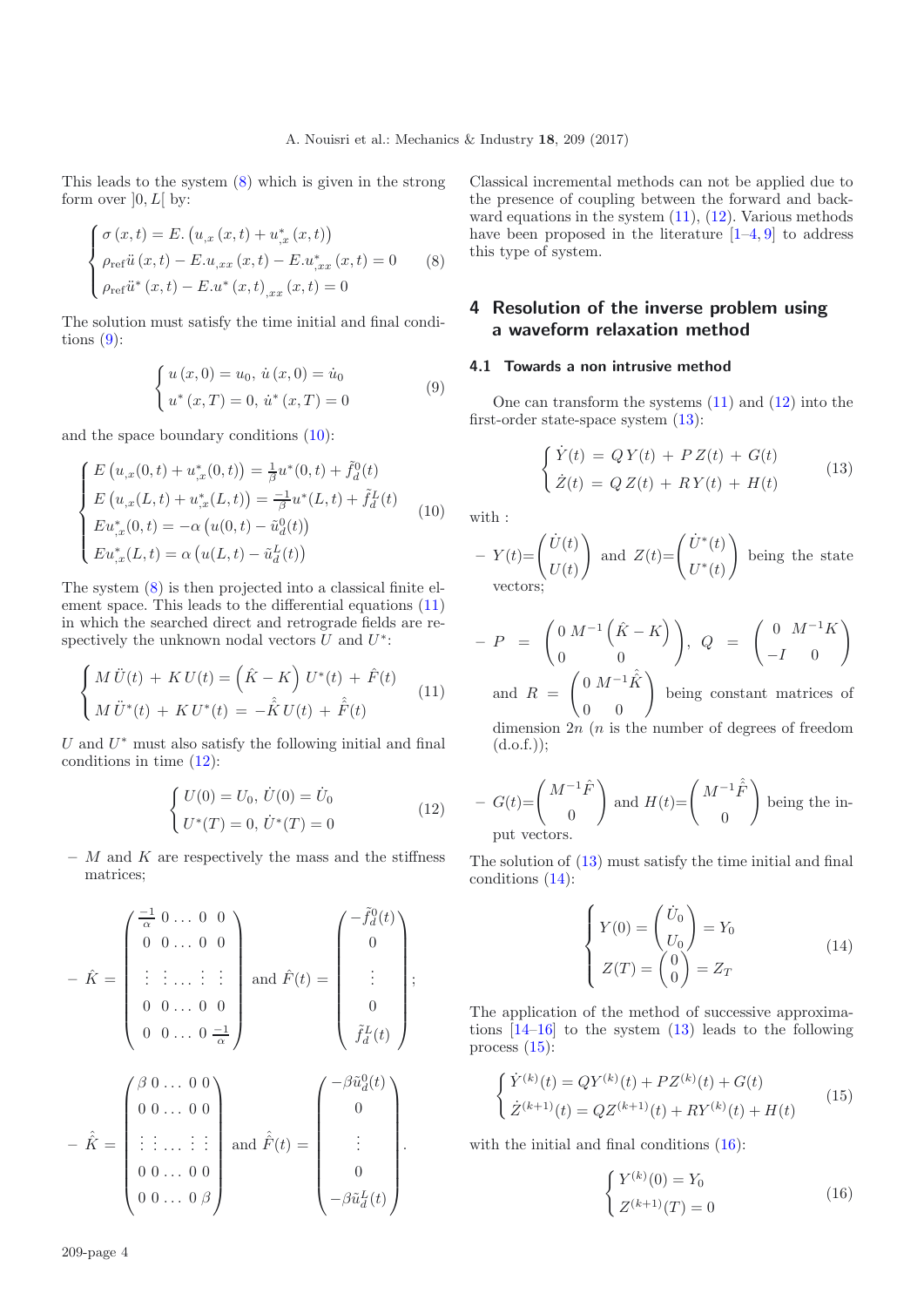<span id="page-4-0"></span>A. Nouisri et al.: Mechanics & Industry **18**, 209 (2017)



<span id="page-4-3"></span>**Fig. 2.** Relaxation method scheme.

This iterative procedure consists in solving alternatively the subsystem with initial time values forward from  $t = 0$ to  $t = T$ , then the other subsystem with final time values backward from  $t = T$  to  $t = 0$ . Starting with a given initial guess field  $Z^{(0)}$ , the calculation procedure is continued until convergence. During the resolution of a subsystem, the coupled fields are considered as data, obtained from the previous calculation over the range  $[0, T]$ . However, the redundancy of the boundary conditions and the instability due to the presence of an exponentiel phenomena in the solutions of the homogenous equation associated to the reference problem [\[15\]](#page-7-13) are the main reasons why no convergence arises from such an iterative scheme.

#### <span id="page-4-1"></span>**4.2 Relaxation method**

To help the convergence, the idea of the previous scheme is maintained, but a relaxation scheme is applied. The evaluation of the forward field  $Y(t)_{t\in[0, T]}$  at the  $(k+1)^{th}$  iteration is obtained from a weighted sum of the fields  $Z(t)_{t\in[0, T]}$  calculated at the  $(k+1)^{th}$  iteration and that calculated at the  $k^{th}$  iteration (Fig. [2\)](#page-4-0).

Following this line, Equations [\(15\)](#page-3-7), [\(16\)](#page-3-8) become a recurrence process :

1. Initialization is performed by an initial guess  $Z^{(0)}$  of the retrograde field, followed by an initial evaluation  $Y^{(0)}$  of the direct field by solving [\(17\)](#page-4-1):

$$
\begin{cases} \dot{Y}^{(0)} = QY^{(0)} + PZ^{(0)} + G \\ Y^{(k)}(0) = Y_0 \end{cases}
$$
\n(17)

2. At step k, the direct and retrograde fields  $Y^{(k)}$  and  $Z^{(k)}$  are known. Then the fields  $Z^{(k+1)}$  and  $Y^{(k+1)}$  are <span id="page-4-2"></span>determined respectively by means of [\(18\)](#page-4-2) the retrograde equation and its final condition in time and [\(19\)](#page-4-3) the direct equation and its initial condition in time:

$$
\begin{cases} \dot{Z}^{(k+1)}(t) = QZ^{(k+1)}(t) + RY^{(k+1)}(t) + H(t) \\ Z^{(k+1)}(T) = 0 \end{cases}
$$
\n(18)

$$
\begin{cases}\n\dot{Y}^{(k+1)}(t) = QY^{(k+1)}(t) + P(\omega Z^{(k+1)}\\
+(1-\omega) Z^k(t)) + G(t) \\
Y^{(k+1)}(0) = Y_0\n\end{cases}
$$
\n(19)

#### **4.3 Numerical tests**

In our experiments, the basic solver used is the implicit θ-method with  $θ = \frac{1}{2}$  (trapezoidal rule) and the timestep is  $0.36 \mu s$  for a given finite time interval  $[0, 0.63 \text{ ms}]$ . The direct calculation is used to create measurements on a bar (Fig. [1\)](#page-2-0) of section  $S = 1$  cm<sup>2</sup>, length  $L = 1$  m and material parameters  $E_{\text{ref}} = 200 \text{ GPa}, \nu_{\text{ref}} = 0.3 \text{ and}$  $\rho_{\text{ref}} = 800 \text{ kg.m}^{-3}$ . White noise perturbations are then added in order to simulate real measures.

To deal with the relaxation scheme, the initial guess field is set to zero and the error tolerance is 10−<sup>4</sup>. The error used here is the holy norm of the differential Equations [\(11\)](#page-3-3). Plots in Figure [3](#page-5-0) gives an idea of the effect of noise on the convergence of the method. Although there is a wide choice of relaxation coefficients for which a few relaxation-iterations are spent until convergence, the nearest values to 1 are considered the best ones; otherwise we do not have a real relaxation.

We report on the right side (see Fig. [4\)](#page-5-1) errors versus the number of the relaxation iterations arising from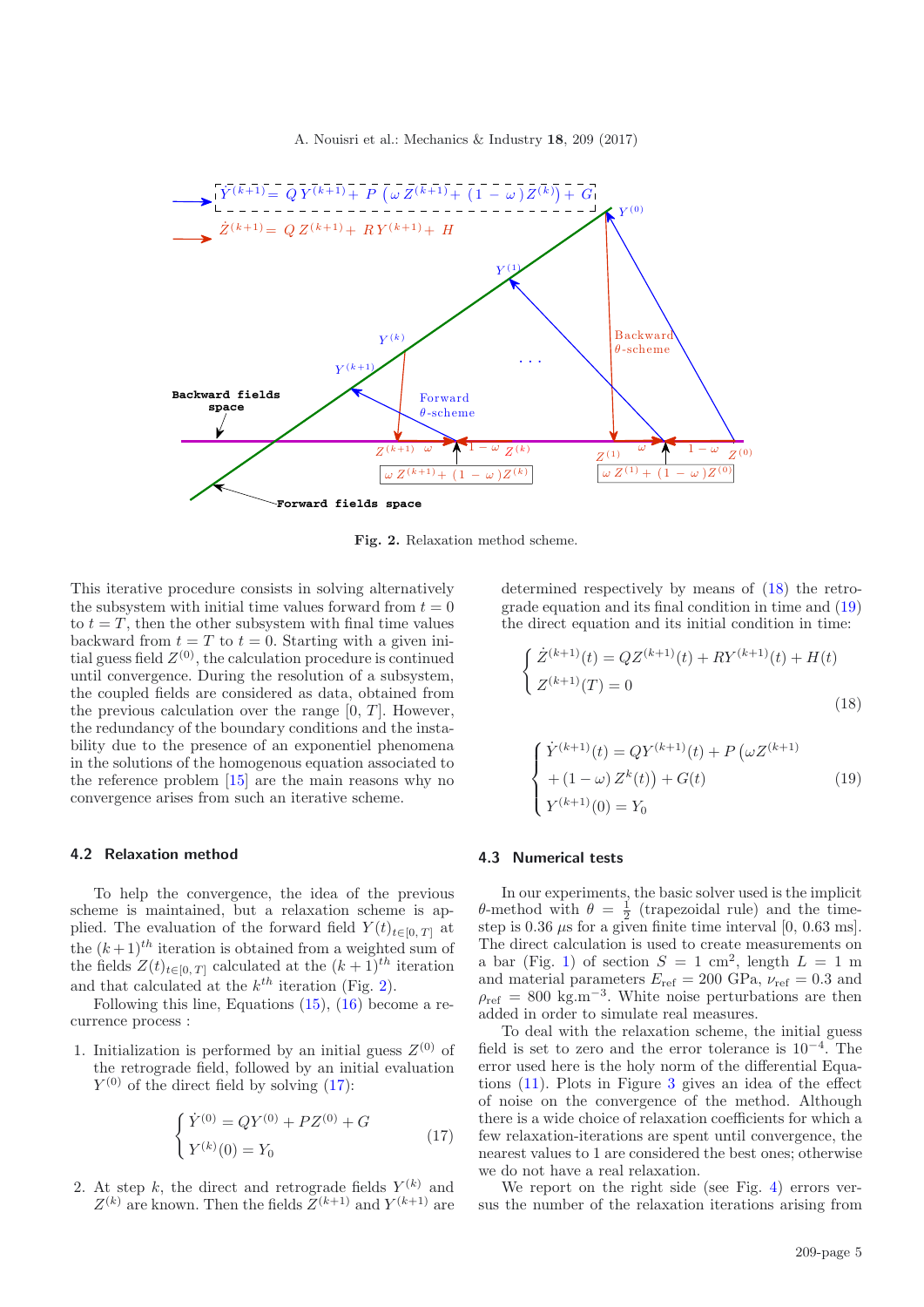A. Nouisri et al.: Mechanics & Industry **18**, 209 (2017)

<span id="page-5-0"></span>

**Fig. 3.** Dependance of the number of iterations to the relaxation coefficients for various SNR ratios.

<span id="page-5-1"></span>

**Fig. 4.** Dependance of the error to the number of relaxation iterations for various SNR ratios.

the costless values of the relaxation coefficients obtained from the left side one. Besides, for some number of iterations, we note that the error is small with more noise. This is can be explained by the fact that the convergence is not yet established. Solutions at these iterations are resulting from worst quantifications of incompatibilities of the model's parameters towards the redundant boundary conditions.

Algorithm complexities of the proposed relaxation method, the Riccati method and the shooting method are evaluated by calculating the number of Multiply-And-Accumulate (MAC) operations needed to solve the above coupled problem (see Tab. [1\)](#page-6-0). According to this numerical test, the relaxation method looks more suitable than other ones: indeed its complexity is  $O(42 \text{ km}^2)$  while the Riccati method is  $O(1 \text{ mm}^4)$  and the shooting method is  $O(320 \text{ mm}^3)$ , with k, m and n denoting respectively the number of relaxation iterations, the number of time steps and the number of d.o.f.

An evaluation of the algorithm complexity for various number of d.o.f. is given in Figure [5:](#page-6-1) it confirms not only the efficiency of the relaxation method but also its reliability compared to the other methods. Robustness of the method to noise is also guaranteed: according to Figure [6,](#page-6-2) Young's modulus were properly identified even for an SNR value up to 2.5.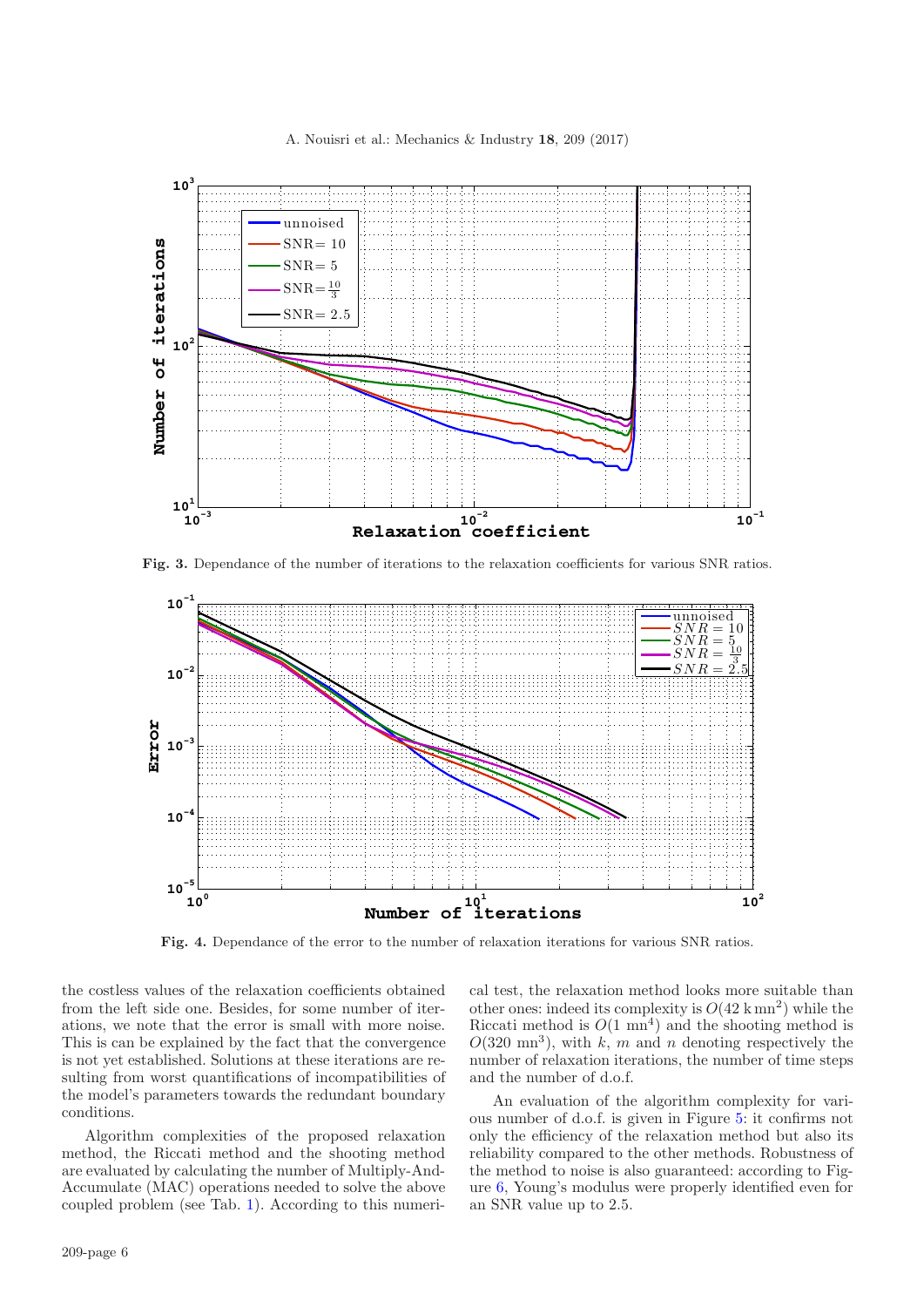A. Nouisri et al.: Mechanics & Industry **18**, 209 (2017)

<span id="page-6-0"></span>**Table 1.** MAC operations for the proposed method, the Riccati method and the shooting method.

|                                                   | Method     |                                                                  | Number of MAC operations |                                                                    |     |  |  |
|---------------------------------------------------|------------|------------------------------------------------------------------|--------------------------|--------------------------------------------------------------------|-----|--|--|
|                                                   | Riccati    | $m(n^4+16n^3+68n^2+86n+15)+n^4+(\frac{98}{3})n^3+121n^2+132n+25$ |                          |                                                                    |     |  |  |
|                                                   | Shooting   |                                                                  |                          | $m(320n^3 + 160n^2 + 42n + 5) + 256n^4 + 128n^3 + 56n^2 + 2n + 12$ |     |  |  |
|                                                   | Relaxation | $k(42n^2m + 7nm - 24n^2 + 1)$                                    |                          |                                                                    |     |  |  |
|                                                   |            |                                                                  |                          |                                                                    |     |  |  |
| $10^{13}$                                         |            |                                                                  |                          |                                                                    |     |  |  |
|                                                   |            | Riccati method                                                   |                          |                                                                    |     |  |  |
| <b>ons</b>                                        |            | <b>a</b> Shooting method                                         |                          |                                                                    |     |  |  |
| ۰,                                                |            | - Wave relaxation method                                         |                          |                                                                    |     |  |  |
| ب                                                 |            |                                                                  |                          |                                                                    |     |  |  |
| <b>at</b><br><b>at</b> 10 <sup>12</sup><br>-<br>- |            |                                                                  |                          |                                                                    |     |  |  |
|                                                   |            |                                                                  |                          |                                                                    |     |  |  |
|                                                   |            |                                                                  |                          |                                                                    |     |  |  |
|                                                   |            |                                                                  |                          |                                                                    |     |  |  |
| <b>MAC</b>                                        |            |                                                                  |                          |                                                                    |     |  |  |
|                                                   |            |                                                                  |                          |                                                                    |     |  |  |
| $010^{11}$                                        |            |                                                                  |                          |                                                                    |     |  |  |
|                                                   |            |                                                                  |                          |                                                                    |     |  |  |
|                                                   |            |                                                                  |                          |                                                                    |     |  |  |
| Number                                            |            |                                                                  |                          |                                                                    |     |  |  |
|                                                   |            |                                                                  |                          |                                                                    |     |  |  |
| ${\bf 10}^{\text{10}}$                            |            |                                                                  |                          |                                                                    |     |  |  |
|                                                   | 100<br>90  |                                                                  |                          | 150                                                                | 200 |  |  |
| Number of degrees of freedom                      |            |                                                                  |                          |                                                                    |     |  |  |

<span id="page-6-2"></span><span id="page-6-1"></span>**Fig. 5.** Algorithm complexity of the relaxation method.



Fig. 6. Cost function (relaxation method).